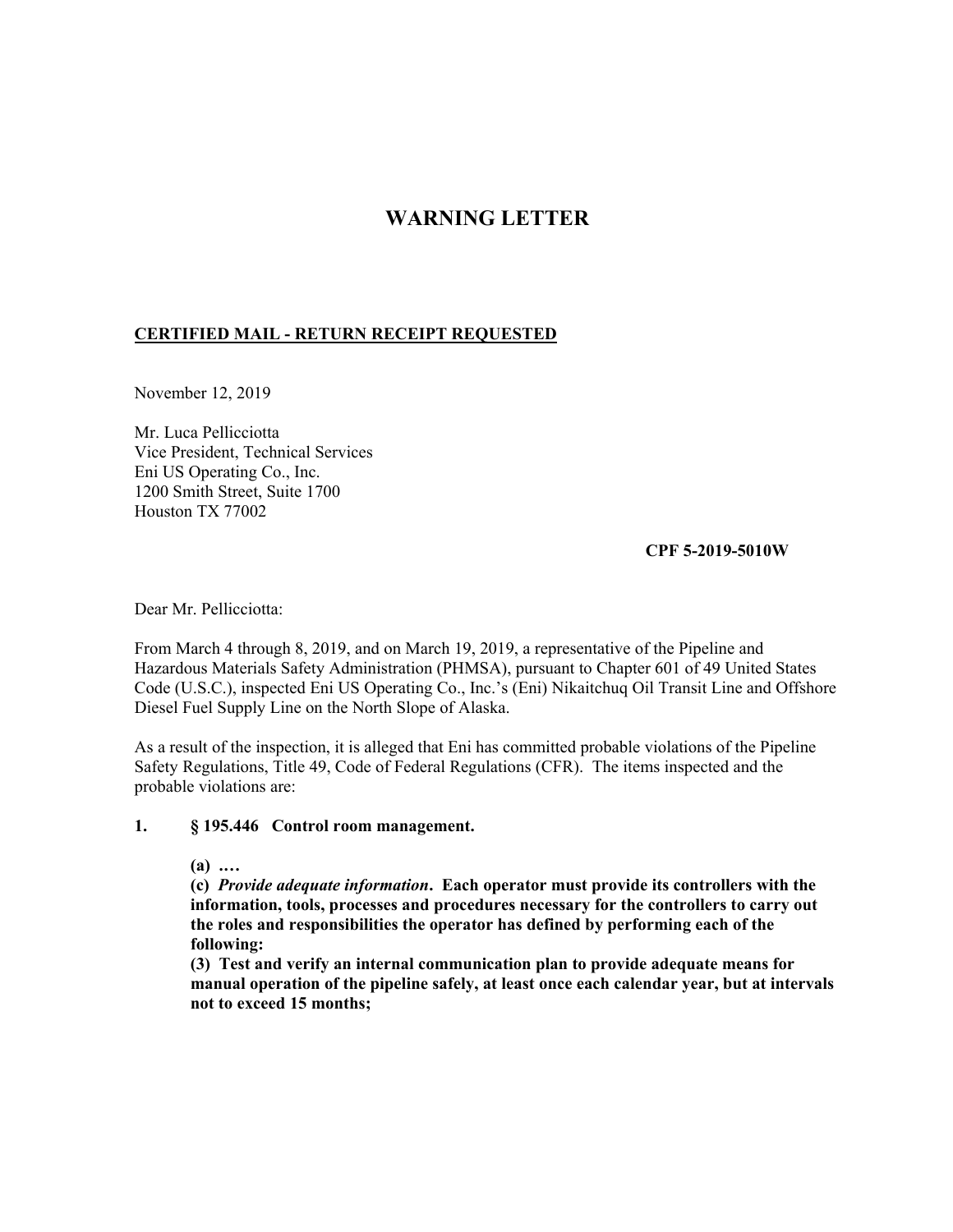Eni did not test or verify the documented internal communication plan for manual operation of the pipeline. Eni was unable to provide testing or verification records.

### **2. § 195.446 Control room management.**

#### **(a) ….**

**(e)** *Alarm management***. Each operator using a SCADA system must have a written alarm management plan to provide for effective controller response to alarms. An operator's plan must include provisions to:** 

**(5) Monitor the content and volume of general activity being directed to and required of each controller at least once each calendar year, but at intervals not exceeding 15 months, that will assure controllers have sufficient time to analyze and react to incoming alarms;** 

Eni did not perform an analysis to determine if controllers performance is currently adequate. Eni was unable to provide records demonstrating annual compliance of an analysis to determine if controllers' performance was adequate.

#### **3. § 195.446 Control room management.**

**(a) ….** 

**(h)** *Training***. Each operator must establish a controller training program and review the training program content to identify potential improvements at least once each calendar year, but at intervals not to exceed 15 months. An operator's program must provide for training each controller to carry out the roles and responsibilities defined by the operator. In addition, the training program must include the following elements: (1) Responding to abnormal operating conditions likely to occur simultaneously or in sequence;** 

**(2) Use of a computerized simulator or non-computerized (tabletop) method for training controllers to recognize abnormal operating conditions;** 

**(3) Training controllers on their responsibilities for communication under the operator's emergency response procedures;** 

**(4) Training that will provide a controller a working knowledge of the pipeline system, especially during the development of abnormal operating conditions;** 

**(5) For pipeline operating setups that are periodically, but infrequently used, providing an opportunity for controllers to review relevant procedures in advance of their application; and** 

**(6) Control room team training and exercises that include both controllers and other individuals, defined by the operator, who would reasonably be expected to operationally collaborate with controllers (control room personnel) during normal, abnormal or emergency situations. Operators must comply with the team training requirements under this paragraph no later than January 23, 2018.** 

Eni failed to review the controller training program content to identify potential improvements at least once each calendar year, but at intervals not to exceed 15 months. Eni was unable to provide records that demonstrated that the review occurred annually.

Under 49 U.S.C. § 60122 and 49 CFR § 190.223, you are subject to a civil penalty not to exceed \$218,647 per violation per day the violation persists, up to a maximum of \$2,186,465 for a related